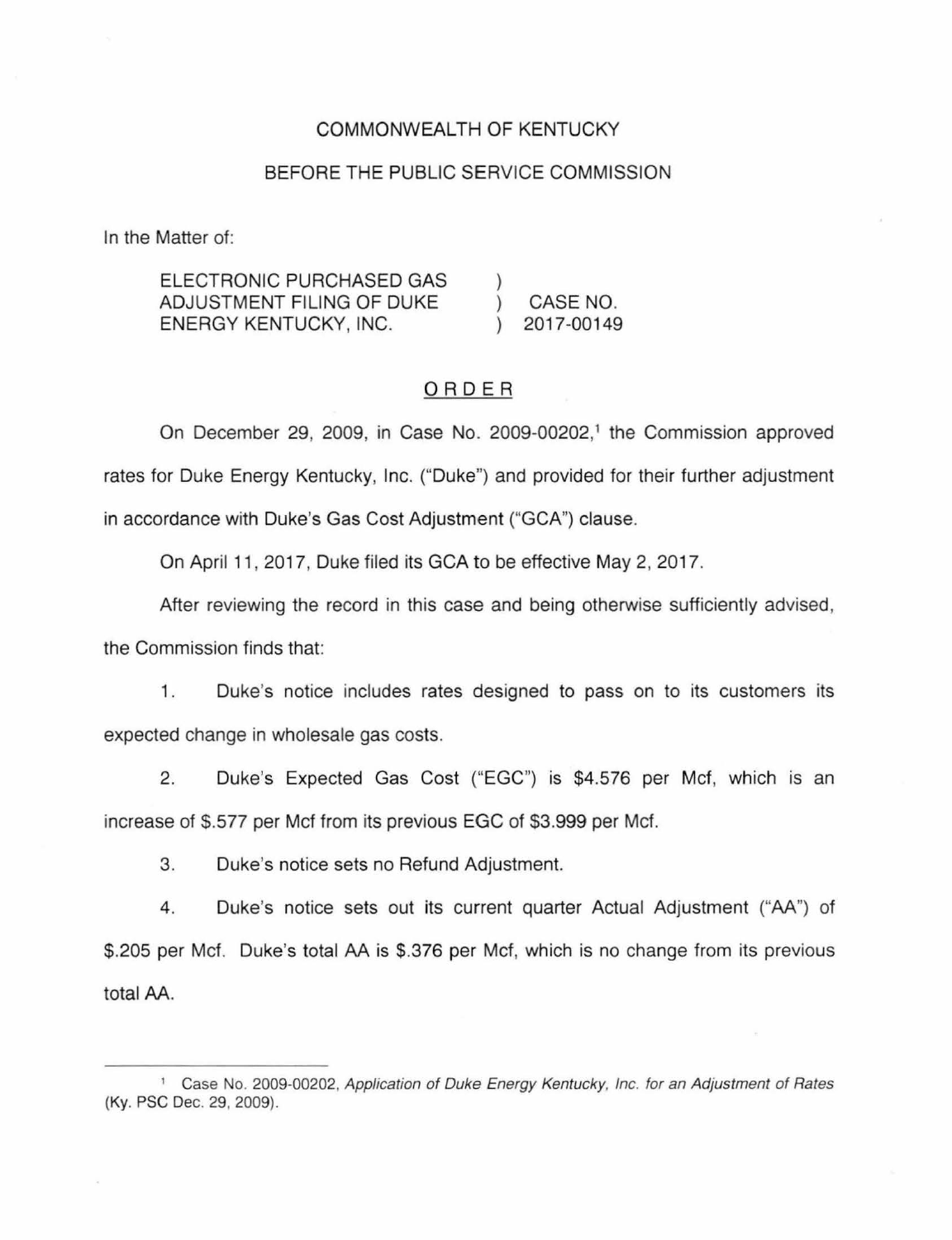5. Duke's notice sets out its current quarter Balance Adjustment ("BA") of \$.019 per Mcf. Duke's total BA is (\$.029) per Mcf, which is no change from its previous total BA.

6. Duke's GCA is \$4.923 per Met, which is an increase of \$.577 per Met from its previous GCA of \$4.346 per Mcf.

7. The rates as proposed by Duke and set forth in the Appendix to this Order are fair, just, and reasonable and should be approved for final meter readings by Duke on and after May 2, 2017.

IT IS THEREFORE ORDERED that:

1. The rates proposed by Duke and set forth in the Appendix to this Order are approved for final meter readings on and after May 2, 2017.

2. Within 20 days of the date of this Order, Duke shall file with this Commission, using the Commission's electronic Tariff Filing System, revised tariff sheets setting out the rates approved herein and reflecting that they were approved pursuant to this Order.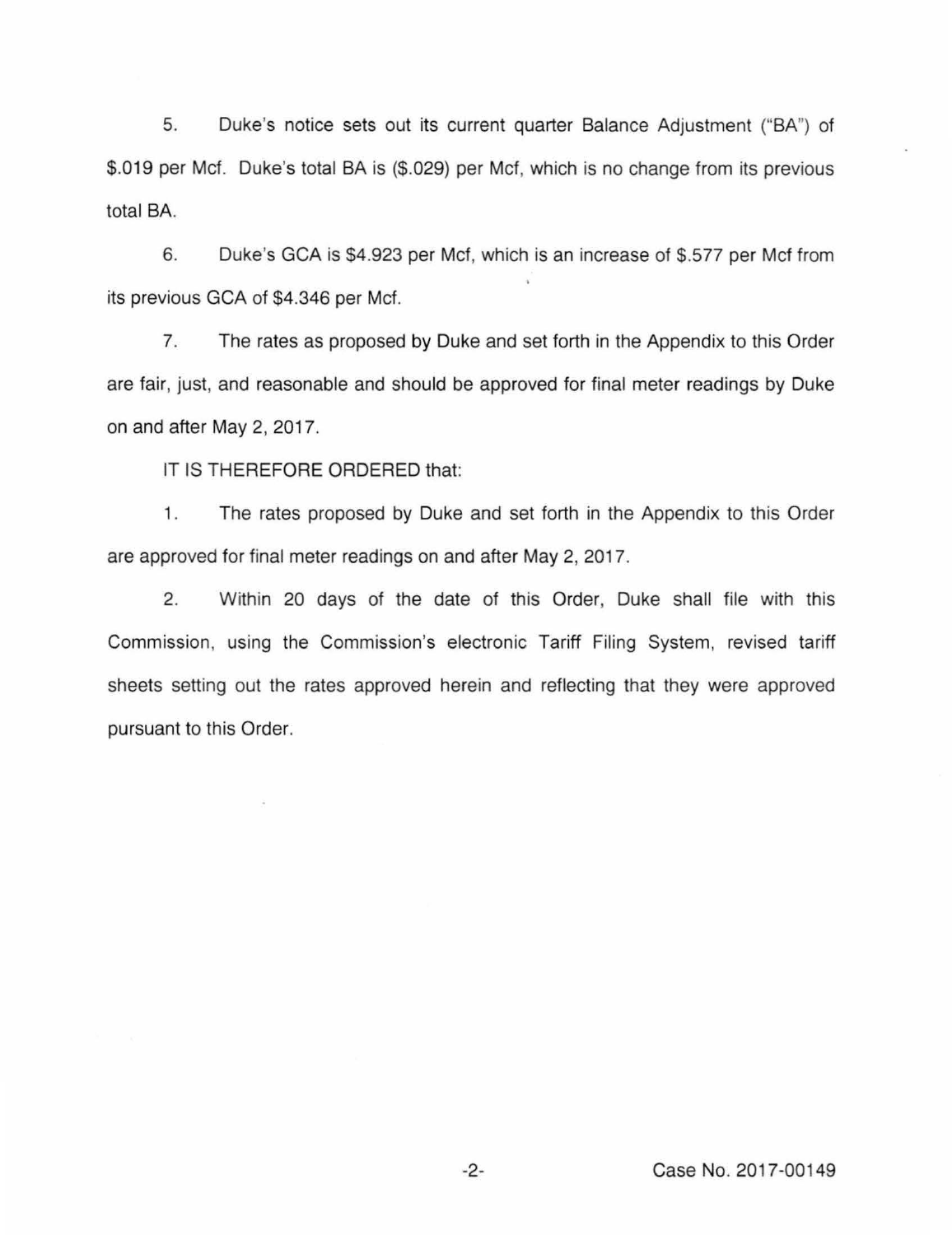By the Commission



**ATTEST:** Leus Executive Director

Case No. 2017-00149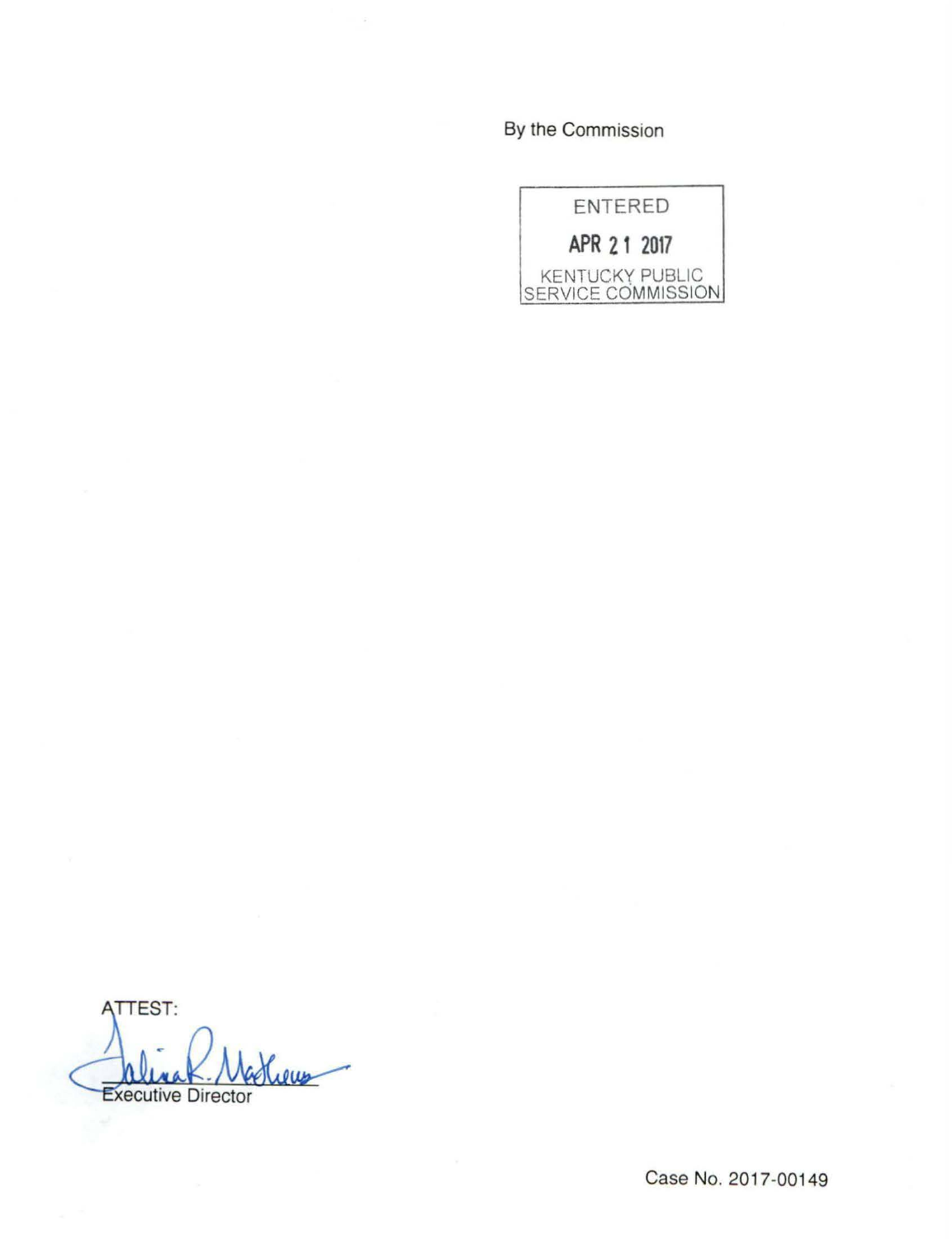#### APPENDIX

# APPENDIX TO AN ORDER OF THE KENTUCKY PUBLIC SERVICE COMMISSION IN CASE NO. 2017-00149 DATED **APR 2 1 Z017**

The following rates and charges are prescribed for the customers in the area served by Duke Energy Kentucky, Inc. All other rates and charges not specifically mentioned herein shall remain the same as those in effect under authority of the Commission prior to the effective date of this Order.

# GAS SERVICE RATES

# **RATE RS** RESIDENTIAL SERVICE

|                                          | <b>Base</b><br>Rate                      |      | <b>Gas Cost</b><br>Adjustment | Total<br>Rate |
|------------------------------------------|------------------------------------------|------|-------------------------------|---------------|
| Commodity Charge for<br>All Ccf Consumed | \$.37213                                 | plus | \$.4923                       | \$.86443      |
|                                          | <b>RATE GS</b><br><b>GENERAL SERVICE</b> |      |                               |               |
|                                          | <b>Base</b><br>Rate                      |      | <b>Gas Cost</b><br>Adjustment | Total<br>Rate |
| Commodity Charge for<br>All Ccf Consumed | \$.20530                                 | plus | \$.4923                       | \$.6976       |